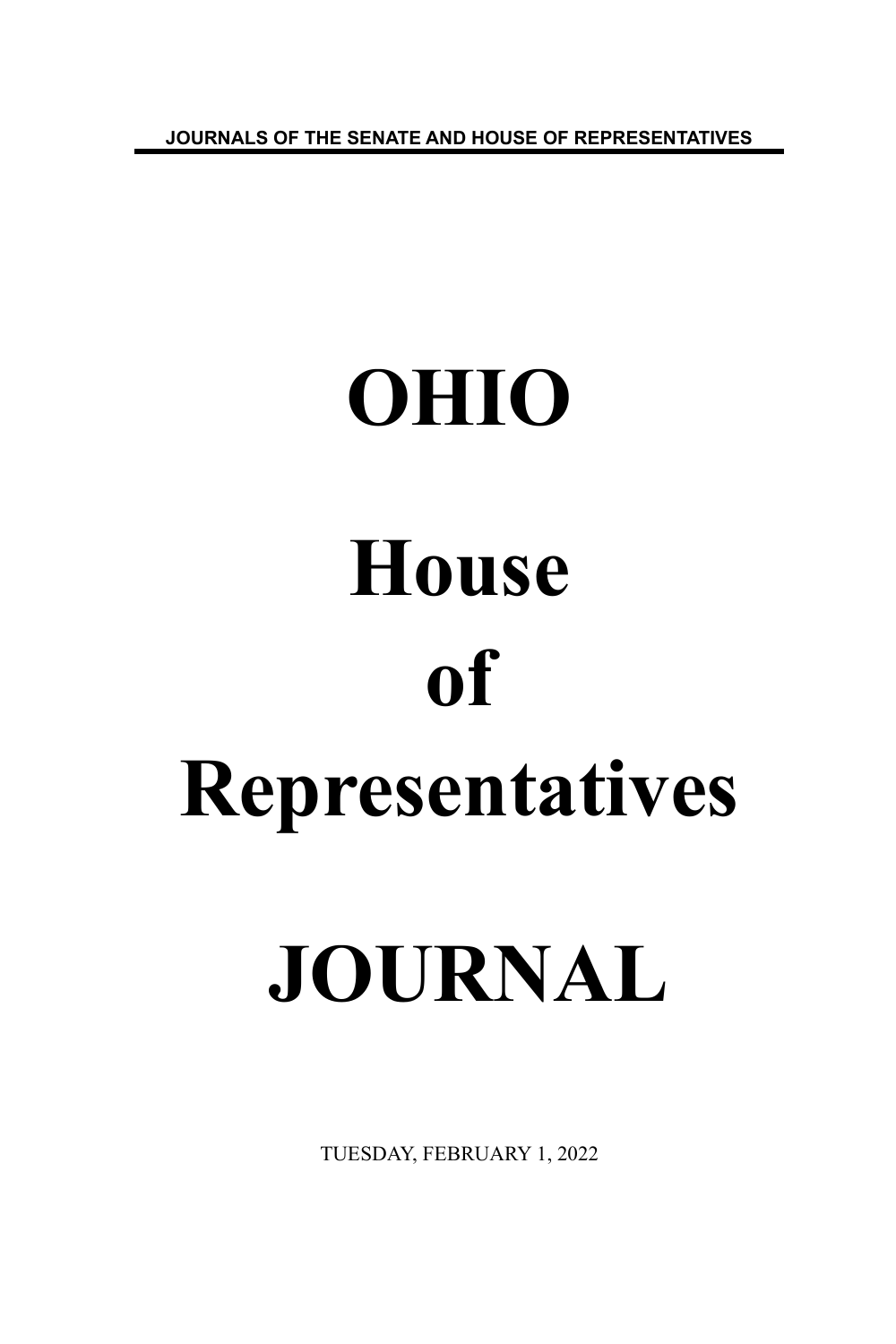# ONE HUNDRED TWENTY-THIRD DAY Hall of the House of Representatives, Columbus, Ohio **Tuesday, February 1, 2022, 9:00 o'clock a.m.**

The House met pursuant to adjournment.

Pursuant to House Rule No. 23, the Clerk called the House to order.

Representative Hillyer was selected to preside under the Rule.

The journal of the previous legislative day was read and approved.

## **INTRODUCTION OF BILLS**

The following bills were introduced:

**H. B. No. 554 -** Representatives Lightbody, Bird. Cosponsors: Representatives Miller, A., Brown, Click, Galonski, Hillyer, Humphrey, Lanese, Lepore-Hagan, Liston, Merrin, Miller, J., O'Brien, Robinson, Seitz, Sheehy, Sobecki, Troy, Weinstein, White.

To amend section 3319.222 of the Revised Code to require the State Board of Education to issue temporary educator licenses to applicants with expired professional teacher's certificates and professional educator licenses.

**H. B. No. 555 -** Representative Ray. Cosponsor: Representative Kick.

To enact section 5534.434 of the Revised Code to designate a portion of U.S. Route 42 in Medina County as the "Captain 'Smokey' Carl Edward Summers Memorial Highway."

**H. B. No. 556 -** Representative Swearingen.

To amend sections 1702.27, 1702.30, 1702.33, 1702.38, 1702.521, 1702.53, 1702.55, and 1745.05 and to enact sections 1702.341 and 1702.531 of the Revised Code to amend the Nonprofit Corporation Law.

**H. B. No. 557 -** Representatives Blackshear, Smith, K. Cosponsors: Representatives White, Brent, West, Lightbody, Miller, A., Humphrey, Galonski.

To amend section 4501.21 and to enact section 4503.532 of the Revised Code to create the "Paul Laurence Dunbar" license plate.

**H. B. No. 558 -** Representatives Roemer, Jordan. Cosponsors: Representatives Brinkman, Click, Gross, Hall, Lanese, Richardson, Seitz, Wiggam.

To amend sections 3715.87, 3715.871, 3715.872, and 3715.873 of the Revised Code to modify the laws governing the drug repository program for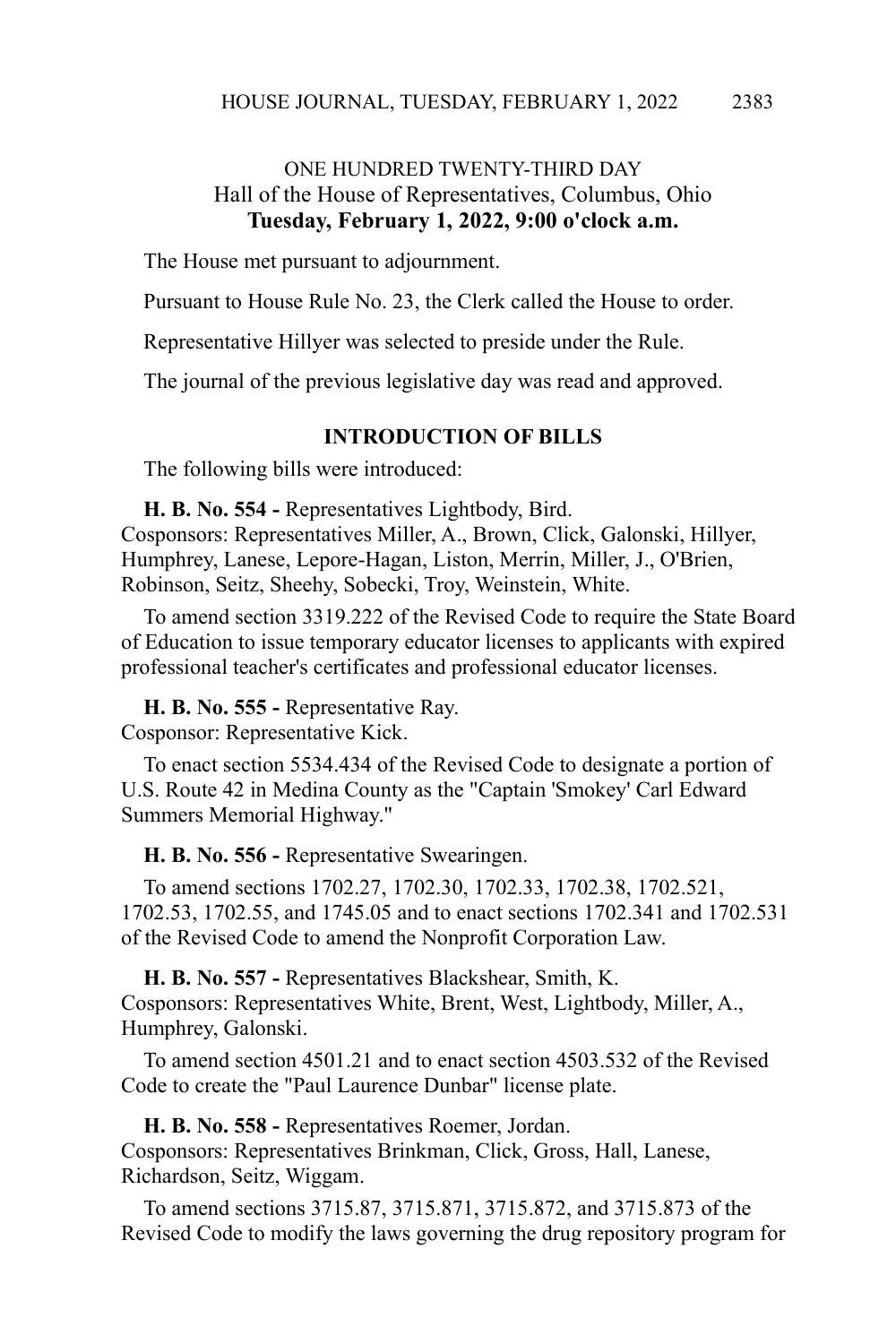donated prescription drugs.

Said bills were considered the first time.

## **REPORTS OF STANDING AND SELECT COMMITTEES AND BILLS FOR SECOND CONSIDERATION**

Representative Lepore-Hagan submitted the following report:

The standing committee on Commerce and Labor to which was referred **H. B. No. 304**-Representative Baldridge, et al., having had the same under consideration, reports it back and recommends its passage.

RE: REGARDS SMOKE ALARMS IN RESIDENTIAL PREMISES

DICK STEIN MARK JOHNSON JUANITA O. BRENT AL CUTRONA MARK FRAIZER JAMES M. HOOPS DON JONES GAYLE MANNING BILL ROEMER MONIQUE SMITH

MICHELE LEPORE-HAGAN WILLIS E. BLACKSHEAR, JR.

The report was agreed to.

The bill was ordered to be engrossed and placed on the calendar.

## **BILLS FOR THIRD CONSIDERATION**

**H. B. No. 34**-Representative Ingram.

Cosponsors: Representatives Miranda, Brent, Miller, A., Galonski, Crawley, Sobecki, Smith, K., West, Lightbody, Miller, J., Hillyer, Crossman, Weinstein, Lepore-Hagan, Schmidt, Callender, Kelly, Upchurch.

To amend sections 3314.03, 3326.11, and 3328.24 and to enact section 3319.324 of the Revised Code to require that public and private schools transmit a transferred student's records within five school days, was taken up for consideration the third time.

The question being, "Shall the bill pass?"

Representative Lampton moved that **H. B. No. 34**-Representative Ingram, be informally passed and that it be taken up for consideration on: Monday, February 7, 2022.

The motion was agreed to without objection.

**S. B. No. 43**-Senator Schaffer.

Cosponsors: Senators Romanchuk, Fedor, Craig, Huffman, S., Roegner, Antonio, Blessing, Brenner, Cirino, Gavarone, Hackett, Hoagland, Hottinger, Johnson, Kunze, Maharath, Peterson, Reineke, Rulli, Sykes, Thomas,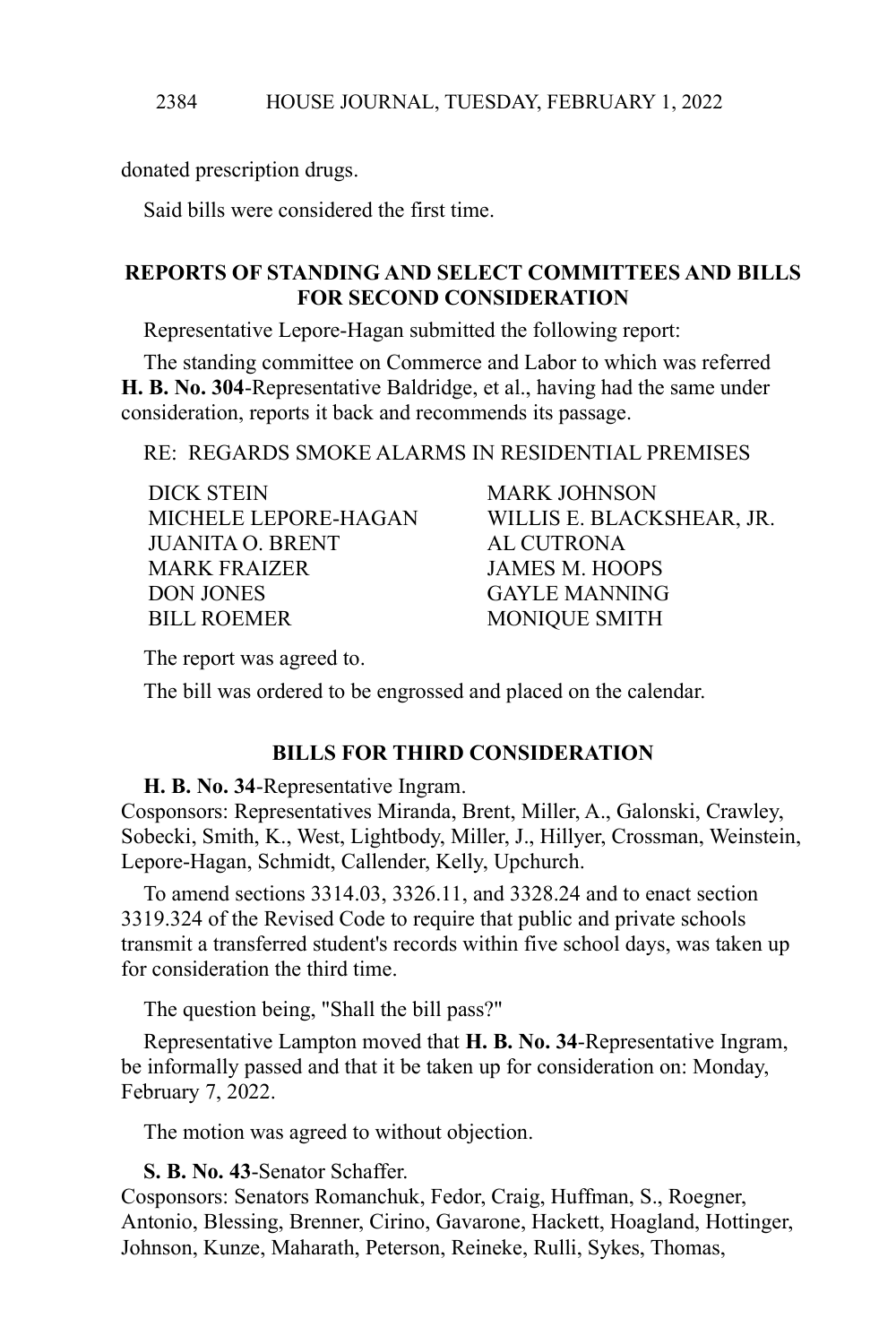Williams, Wilson, Yuko Representatives Lepore-Hagan, West, White.

To enact section 5.271 of the Revised Code to designate July as "Sarcoma Awareness Month" and to name the act Hank's Law, was taken up for consideration the third time.

The question being, "Shall the bill pass?"

Representative Lampton moved that **S. B. No. 43**-Senator Schaffer, be informally passed and that it be taken up for consideration on: Monday, February 7, 2022.

The motion was agreed to without objection.

#### Message from the Senate

Mr. Speaker:

I am directed to inform the House of Representatives that the Senate has passed the following bills in which the concurrence of the House is requested:

**Sub. S. B. No. 61** - Senators Blessing, Antonio

Cosponsors: Senators Maharath, Cirino, Craig, Fedor, Rulli, Thomas, Yuko

To amend sections 5311.05, 5311.08, 5311.081, 5311.091, 5311.16, 5311.18, 5312.02, 5312.03, 5312.05, 5312.06, 5312.07, and 5312.11 and to enact sections 5311.192 and 5312.16 of the Revised Code regarding condominiums and planned community properties.

#### **Am. S. B. No. 236** - Senators Wilson, Lang

Cosponsors: Senators Reineke, Cirino, Brenner, Blessing, Hackett, Hottinger, Johnson, McColley, Peterson, Romanchuk, Rulli, Schaffer, Thomas, Yuko

To amend section 3901.41 of the Revised Code to enable insurers using an online platform to automatically enroll purchasers in digital communications.

#### **Am. S. B. No. 241** - Senators Cirino, Rulli

Cosponsors: Senators Hackett, Lang, Maharath, Hottinger, Blessing, Gavarone, Johnson, Manning, McColley, Peterson, Reineke, Schaffer, Schuring, Thomas, Wilson, Yuko

To amend sections 135.143, 135.71, 135.73, and 135.82 and to repeal sections 135.631 and 135.731 of the Revised Code to expand the Agricultural Linked Deposit Program and the types of obligations in which the Treasurer of State may invest interim funds, and to declare an emergency.